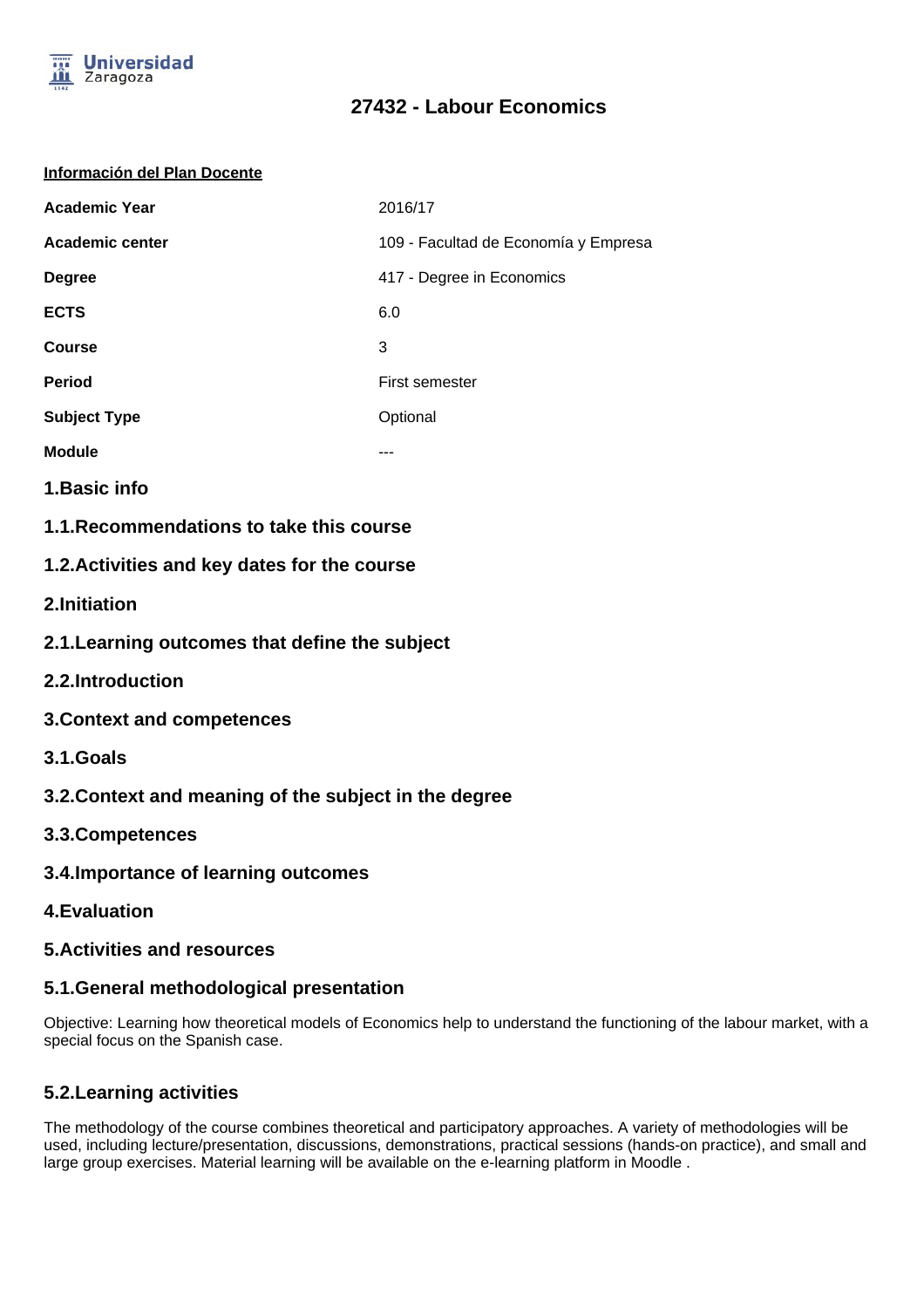

## **5.3.Program**

#### **I. Labour Economics: Introduction**

- CHAPTER 1: INTRODUCTION TO LABOUR ECONOMICS
- 1.1 Labour Economics
- 1.2 Special features of the labour market
- 1.3 Indicators in Labour Economics
- Stock and flow variables. Population, activity and employment
- Measuring unemployment and earnings

Statistical sources in the labour market

#### **II. The labour market**

- CHAPTER 2. THE SUPPLY OF LABOUR
- 2.1. The neoclassical labour-supply model
- 2.2. The supply of labour
- 2.3. Household production and the supply of labour
- 2.4. Intrahousehold labour supply and the life cycle.
- CHAPTER 3 THE DEMAND FOR LABOUR
- 3.1 The neoclassical labour-demand model
- 3.2 Short- and long-run demands for labour
- 3.3 Extensions in the demand for labour
- CHAPTER 4. EQUILIBRIUM IN THE LABOUR MARKET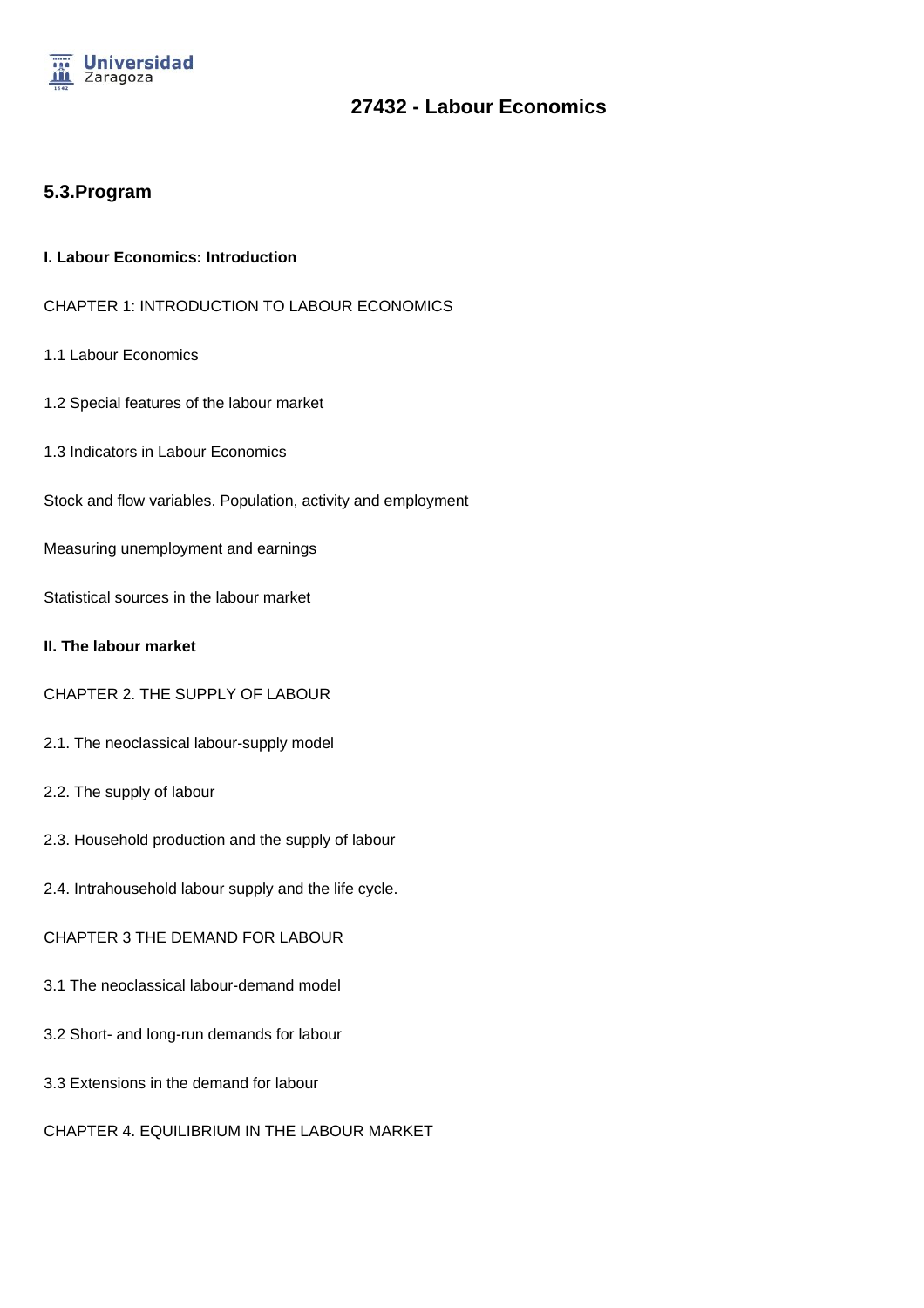

- 4.1 Competitive equilibrium in the labour market
- 4.2 Equilibrium in non-competitive labour markets

#### **Parte III. Labour market as an institution**

- CHAPTER 5. INSTITUTIONS IN THE LABOUR MARKET
- 5.1 Segmented labour markets. Duality. Internal Labour Markets
- 5.2 The theory of trade unions.
- 5.3 Models in collective bargaining. Macroeconomic implications

#### CHAPTER 6. REGULATION IN THE LABOUR MARKET

- 6.1 The minimum wage
- 6.2 Labour regulation
- 6.3 Labour reforms
- 6.4 Public labour market policies

#### **Parte IV. Other issues in labour economics**

- CHAPTER 7. HUMAN CAPITAL ACCUMULATION
- 7.1. The human capital theory
- 7.2. Rates of return to human capital accumulation
- 7.3. The demand for education
- 7.4. General and specific training
- 7.5. Challenging the human capital theory

#### CHAPTER 8. EARNINGS DISTRIBUTION

8.1 Homogeneity in personal and workplace characteristics of employees